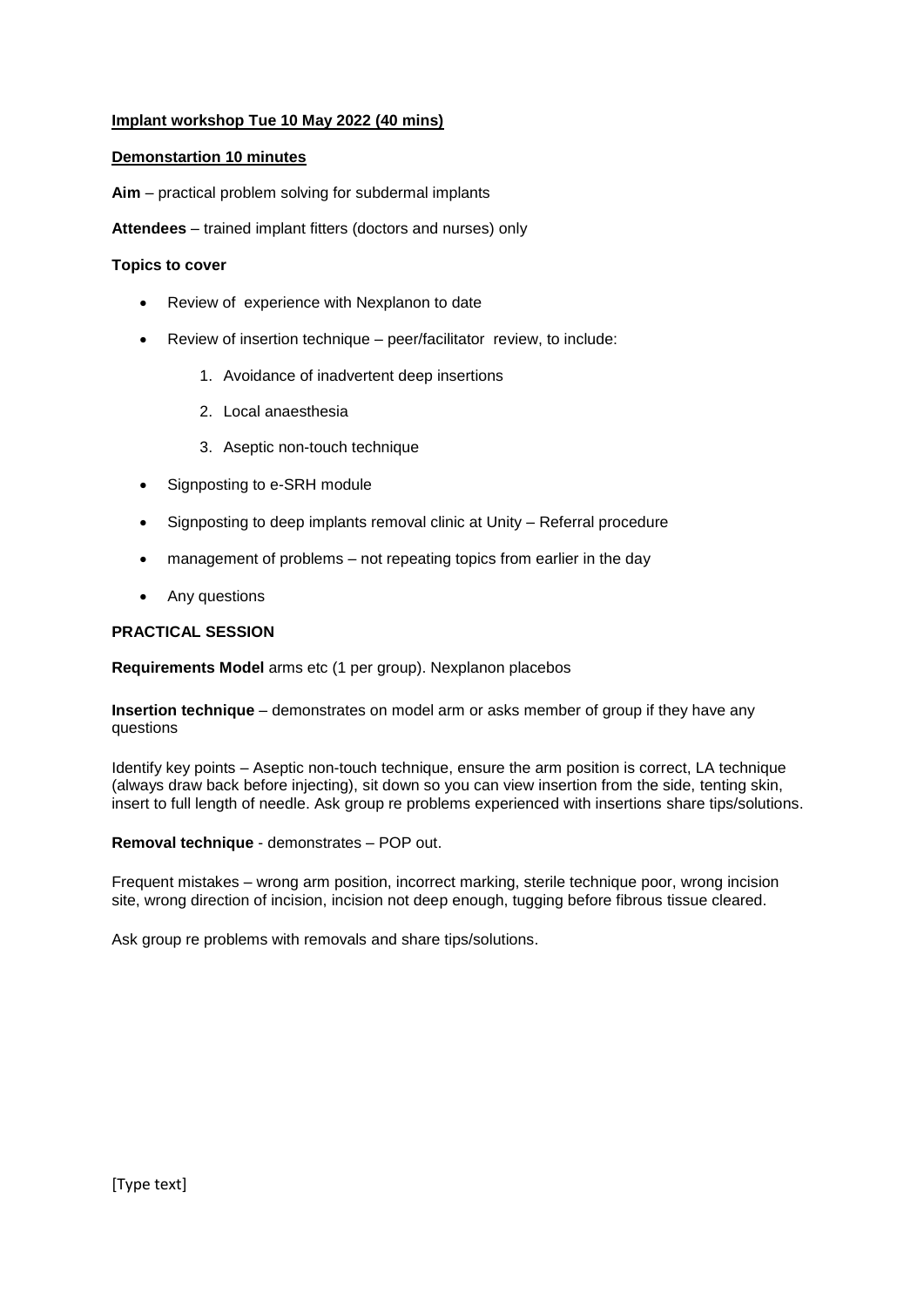# **CASE DISCUSSION 15 minutes**

### **Implant Case Study 1**

A 22 year old attends your clinic. She had an early surgical abortion 6 weeks ago and had an implant fitted at the time of the procedure. She is concerned because she says she cannot feel her implant. How do you proceed?

- Get arm uncovered look for insertion scars
- Note change in insertion site may be significantly more anterior/posterior than you would expect.
- Try to palpate implant using your thumb and forefingers
- Check both arms

## **Non-palpable implant: Consider 3 Differentials**

- ·1. Implant put in too deep
- · Refer to complex implant clinic for USS OR Xray of humerus

· No studies have looked specifically at contraceptive effectiveness of an IMP that is sited more deeply than subdermally.

· In practice, it is generally considered that a user may rely on a deeply-sited ENG-IMP for contraception for three years

- 2. Migration
- · Implant has migrated
- · ? more common at time of TOP due to venous dilation from GA

· ? More common in thin arms – Report of significant local haematoma /excessive bruising at insertion site at time of insertion

- · Refer to complex implant removal clinic CXR
- 3. Non-insertion

· To cover possibility of non-insertion – EC for any recent UPSI within 120 hours; – Pregnancy test if any UPSI > 3/52 –

· Ongoing interim contraception until presence of implant verified

· Refer – to complex implant removal clinic – ENG assay –via MSD/ complex implant service Sample couriered via Scotland to Columbia University – must be off contraception for > 2 weeks